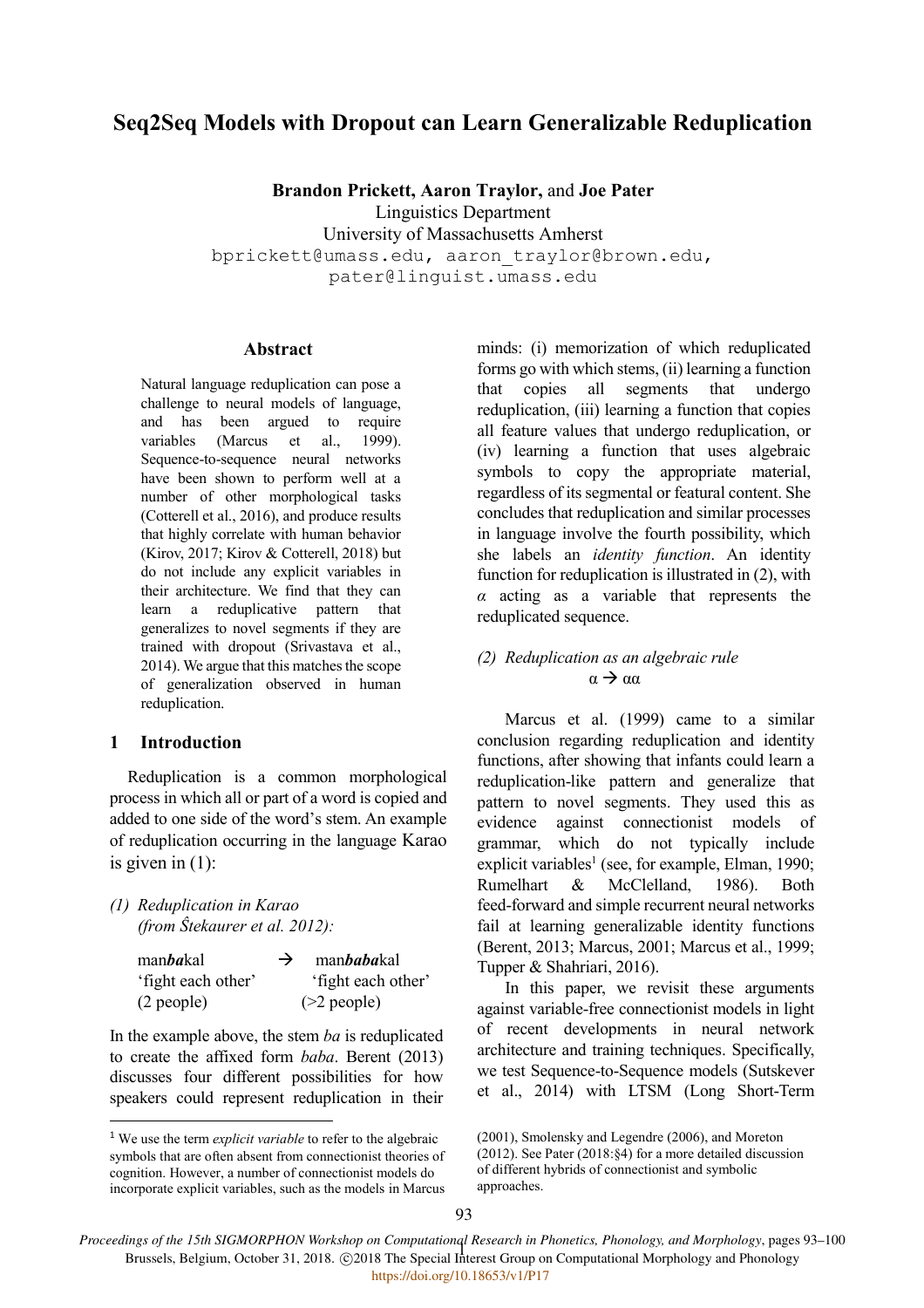Memory; Hochreiter & Schmidhuber, 1997) and dropout (Srivastava et al., 2014). We find that the scope of generalization for the models is increased from copying segments to copying feature values when dropout is added. Additionally, we argue that variable-free feature copying is sufficient to model human generalization, contrary to Berent's (2013) claim that an algebraic identity function is necessary.

# **2 Background**

The debate between connectionist and symbolic theories of grammar has largely been focused on the domain of morphology (for a review, see Pater, 2018). Reduplication was no exception, with standard connectionist models failing to learn the pattern (Gasser, 1993). Standard models also failed to generalize a reduplicative pattern in a way that mimicked human behavior (Marcus et al., 1999). Marcus (2001) argued that this was evidence of the need for variables in models of cognition. While supporters of connectionism pointed out issues with some of Marcus et al.'s (1999) conclusions (e.g. Seidenberg & Elman, 1999), they failed to show that a connectionist network with no variables could learn reduplication without being previously trained on a similar identity function (see Endress, Dehaene-Lambertz, & Mehler, 2007 for an overview of these studies).

Research in phonotactics has also supported the need for variables in models of language. Berent (2013) showed that Hebrew speakers generalized a phonotactic identity-based restriction in a way that she argued required variables. She presented various experimental results demonstrating that speakers would generalize the restriction to novel words, novel segments, and what she claimed to be novel feature values(for more on our interpretation of these findings, see [§5.2\)](#page-5-0). This ran contrary to the predictions of phonotactic learning models that did not include variables (Berent et al., 2012).

However, the models tested by Marcus et al. (1999) and Berent et al. (2012) were relatively simple compared to many modern neural network architectures. The modern model that we will examine is the Seq2Seq neural network (Sutskever et al., 2014), originally designed for machine translation. These models have been shown to perform well at learning a variety of morphological tasks (Cotterell et al., 2016), and produce results that highly correlate with human behavior (Kirov, 2017; Kirov & Cotterell, 2018).



<span id="page-1-1"></span>Figure 1: Illustration of Seq2Seq architecture modeling reduplication of the stem [ba].

Since these models include a number of recently-invented mechanisms, such as an encoder-decoder structure (Sutskever et al., 2014), Long Short-Term Memory layers instead of simple, recurrent ones (Hochreiter & Schmidhuber, 1997), and the possibility of dropout during training (Srivastava et al., 2014), it's unclear whether they will be limited in the same ways as their predecessors.

# **3 The Model**

In this section, we will give a brief introduction to each of the mechanisms in our model that we consider to be relevant to the simulations presented in [§4.](#page-2-0) For the documentation on the Python packages used to implement the model, see Chollet et al. (2015) and Rahman (2016). We chose to focus on Seq2Seq models because of their recent success in a number of linguistic tasks (summarized in [§3.1\)](#page-1-0). We leave exploring the differences between this architecture and its alternatives (such as simple recurrent networks) to future work.

# <span id="page-1-0"></span>**3.1 The Seq2Seq Architecture**

Seq2Seq neural networks have the ability to map from one string to another, without requiring a one-on-one mapping between the strings' elements (Sutskever et al., 2014). The model achieves this by using an architecture made up of an encoder and decoder pair. Each member in the pair is its own recurrent network, with the encoder processing the input string and the decoder transforming that processed data into an output string. The ability of these models' inputs and outputs to have independent lengths is useful for morphology, which usually involves adding or copying segments in a stem. An example of this for reduplication is shown in [Figure 1.](#page-1-1)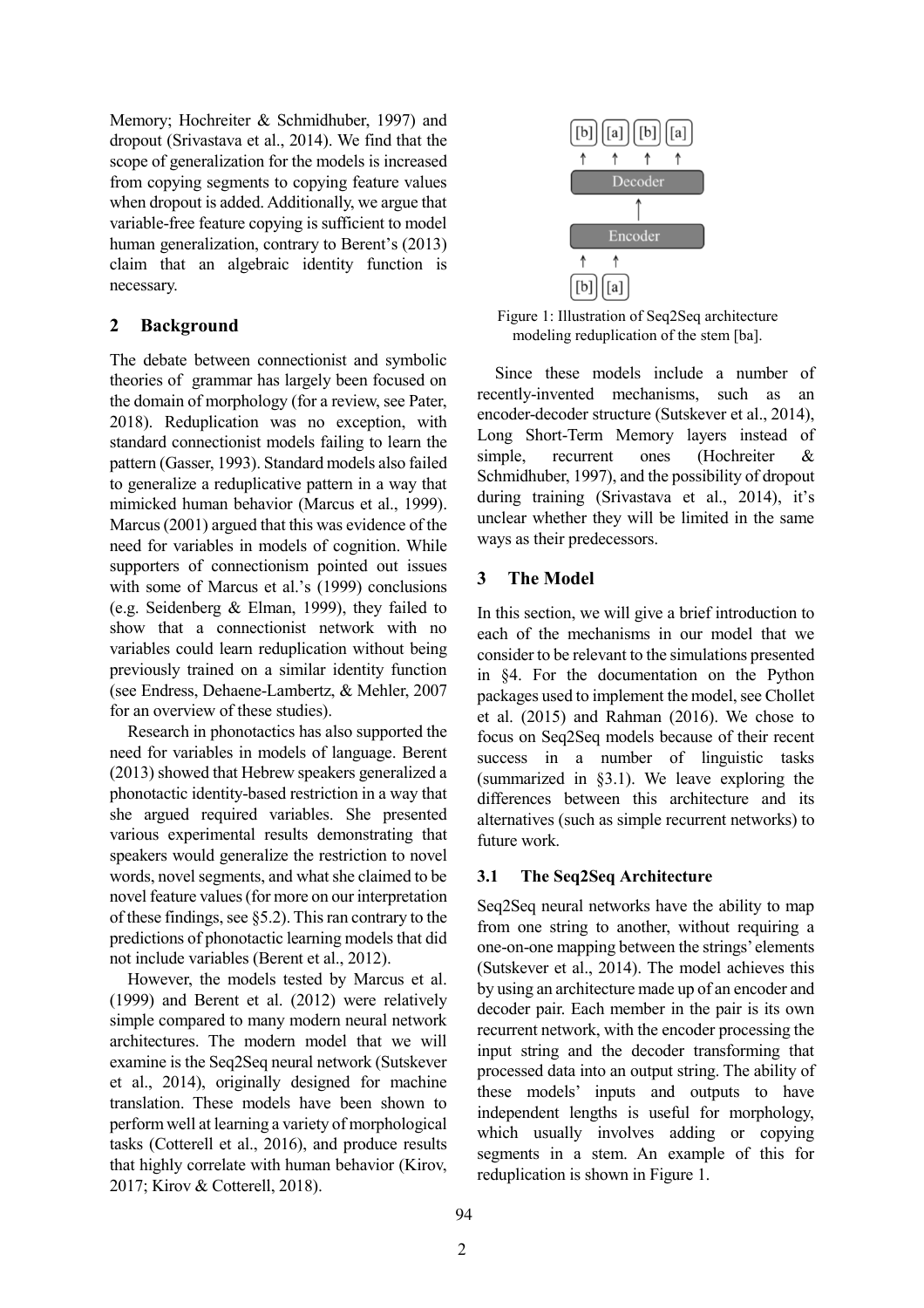In [Figure 1,](#page-1-1) the encoder passes through the entire input string (i.e. the stem [ba]) before transferring information to the decoder. The decoder then unpacks this information, and gives a reduplicated form (i.e. [baba]) as output. In all of the simulations discussed in this paper, the encoder is *bidirectional*, meaning that it passes through the input string starting from both the left and right edges.

#### **3.2 Long Short-Term Memory (LSTM)**

LSTM (Hochreiter & Schmidhuber, 1997) is a kind of recurrent neural network layer which allows the model to store certain information in memory more easily than a simple recurrent layer could. While this architectural innovation was originally designed to address the problem of vanishing gradients (Bengio et al., 1994), it has been demonstrated that LSTM can also provide models with added representational power (Levy et al., 2018).

The way the model performs both of these tasks is by using *cell states*, bundles of interacting layers that can learn which features are important for the model to keep track of in a long-term way. During training, the network is not only keeping track of which information will allow it to predict the output from the input, but also which information at a given time step (i.e. at a given segment in the simulations presented here) will help it to predict the output at future time steps.

Vanishing gradients are not much of a concern in morphological learning, since input and output strings are relatively short in this domain of language. However, the effects of LSTM's added representational power on learning of reduplication have not yet been explored.

## **3.3 Dropout**

Dropout is a method used in neural network training that helps models generalize correctly to items outside of their training data (Srivastava et al., 2014). It achieves this by having some units in the network "drop out" in each forward pass. This prevents the network from finding solutions that are too dependent on a small number of units. Practically speaking, this is implemented by setting a probability with which each unit will drop out (a hyper parameter set by the analyst) and then multiplying every unit's output by either a 0 or 1, depending on whether it has been randomly chosen to be dropped out or not. Which units are dropped



<span id="page-2-1"></span>Figure 2: A simple, feed-forward network, with and without dropout. Each circle is a unit and each arrow is a connection. Dropped out units are in grey. Each unit's output (before dropout) is denoted by the number inside of it. All connections have a weight of 1 and all activation functions are  $f(x)=x$ .

out is resampled each forward pass, causing the network's solution to be more general than it might have been otherwise. This is illustrated for a single forward pass in a simple, feed-forward network on the right side of [Figure 2.](#page-2-1) In this illustration, dropout causes the output units to have an activation of 2, instead of 4, because a unit in the middle layer is being dropped out and cannot contribute to the activations in the layer above it. For the simulations presented here that use dropout, it was applied with equal probability to all layers of the network.

## <span id="page-2-0"></span>**4 Experiments**

To test whether reduplication can be modeled by a neural network without explicit variables, we ran a number of simulations in which the model was trained on a reduplication pattern in a toy language and tested on how it generalized that pattern to novel data. To test what kind of generalization the model was performing, we set up different scenarios: one in which the model was tested on a novel syllable made up of segments it had seen reduplicating in its training data ([§4.1\)](#page-3-0), one in which the model was tested on a syllable made with a segment that it hadn't received in training ([§4.2\)](#page-3-1), and one in which the model was tested on a syllable with a novel segment containing a feature value that hadn't been presented in the training data ([§4.3\)](#page-4-0).

In the experiments presented here, a language's segments were each represented by a unique, randomly-produced vector of 6 features (excluding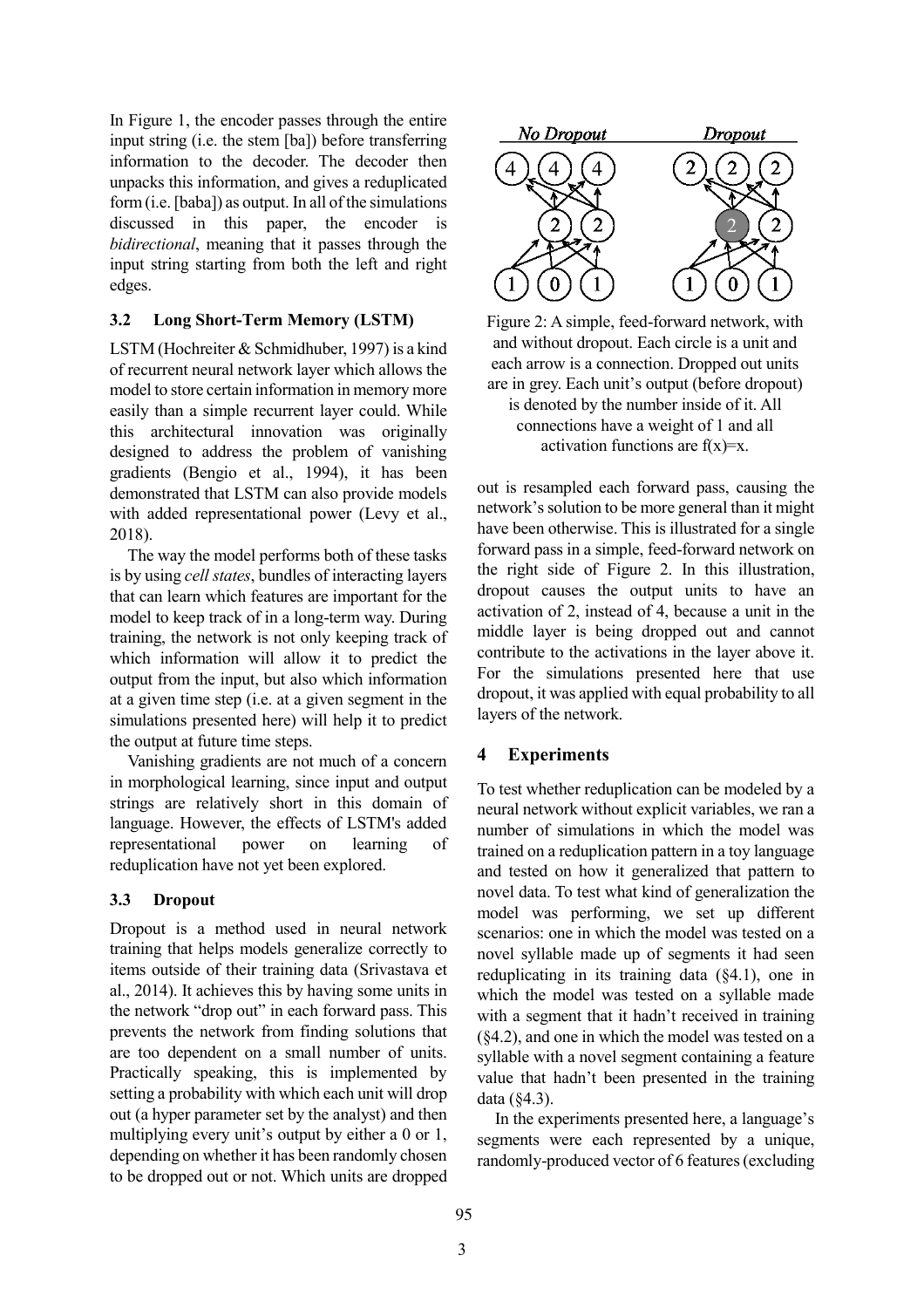the simulations in [§4.3\)](#page-4-0), with feature values being either -1 or 1 (corresponding to the [-] and [+] used in standard phonological models). The inventory was divided into consonants and vowels by treating the first feature as [syllabic], i.e. any of the feature vectors that began with -1 were considered a consonant and any that began with 1 were considered a vowel. If an inventory had no vowels, one of its consonants was randomly chosen and its value for the feature [syllabic] was changed to 1.

The toy language for any given simulation consisted of all the possible CV syllables that could be made with that simulation's randomly created segment inventory. Crucially, before the data was given to the model, some portion of it was withheld for testing (see the subsections below for more information on what was withheld in each testing condition). The mapping that the model was trained on treated each stem (e.g. [ba]) as input and each reduplicated form (e.g. [baba]) as output. The model's input and output lengths were fixed to 2 and 4 segments, respectively (reflecting the fact that all the toy languages only had stems that were 2 segments long).

The models were trained for 1000 epochs, with training batches that included all of the learning data (i.e. learning was done in batch). The loss function that was being minimized was mean-squared error, and the minimization algorithm was RMSprop (Tieleman & Hinton, 2012). The models had 2 layers each in the encoder and decoder, with 18 units in each of these layers. All other parameters were the default values in the deep-learning Python package, Keras (Chollet et al. 2015).

To test whether the model generalized to withheld data, a relatively strict definition of success was used in testing. The model was given a withheld stem as input, and the output it predicted was compared to the correct output (i.e. the reduplicated form of the stem it was given). If every feature value in the predicted output had the same sign (positive/negative) as its counterpart in the correct output, the model was considered to be successfully generalizing the reduplication pattern. However, if any of the feature values did not have the same sign, that model was considered to be non-generalizing. While we only report the results from 25 runs in each condition, we ran many more while investigating various hyperparameter settings and possibilities about the construction of

|   |    | e  | Ο  | a  |
|---|----|----|----|----|
| р | p١ | pe | po | рa |
| b | bi | be | bo | ba |
|   | ti | te | to | ta |
| d |    | de | do | da |
|   |    |    |    |    |

| Novel Syllable/Word |  |  |  |
|---------------------|--|--|--|

<span id="page-3-2"></span>Figure 3: Illustration of generalization to a novel syllable/word in a language with only eight segments. Specific IPA labels are hypothetical. Syllables surrounded by the black box were presented in training, while the circled syllable was withheld for testing.

the training data. The results presented here are representative of the general pattern of results.

## <span id="page-3-0"></span>**4.1 Generalizing to Novel Syllables**

Our first set of simulations tested whether the model could generalize to novel syllables. If the model failed at this task, then it would mean that it was memorizing whole words in the training data, rather than learning an actual pattern. [Figure 3](#page-3-2) illustrates this.

In [Figure 3,](#page-3-2) [da] is the syllable that was withheld from training. This means that the model never saw the mapping from  $\lceil da \rceil \rightarrow \lceil dada \rceil$ , but it did see the segments that make up [da]. For example, the training data [di] and [ba] would have demonstrated the behavior of [d] and [a] to the model, respectively.

For this condition, toy languages always contained 40 segments in their inventory, and the probability of a unit being dropped out was 0%.

The model successfully reduplicated syllables from training in all runs for this condition. Additionally, it generalized to novel syllables in 22 of the 25 simulations (88%). These results are summarized in [Figure 6.](#page-5-1) This shows that a standard Seq2Seq model, with LSTM but no dropout, can perform generalization to novel syllables, and does so a majority of the time.

## <span id="page-3-1"></span>**4.2 Generalizing to Novel Segments**

The next scope of generalization described by Berent (2013) is generalization to novel segments. To test whether our model could achieve this, we created languages with inventories of 40 segments (as described above), but randomly chose a single consonant in each run to be withheld for testing. This is illustrated for a simplified example in [Figure 4.](#page-4-1)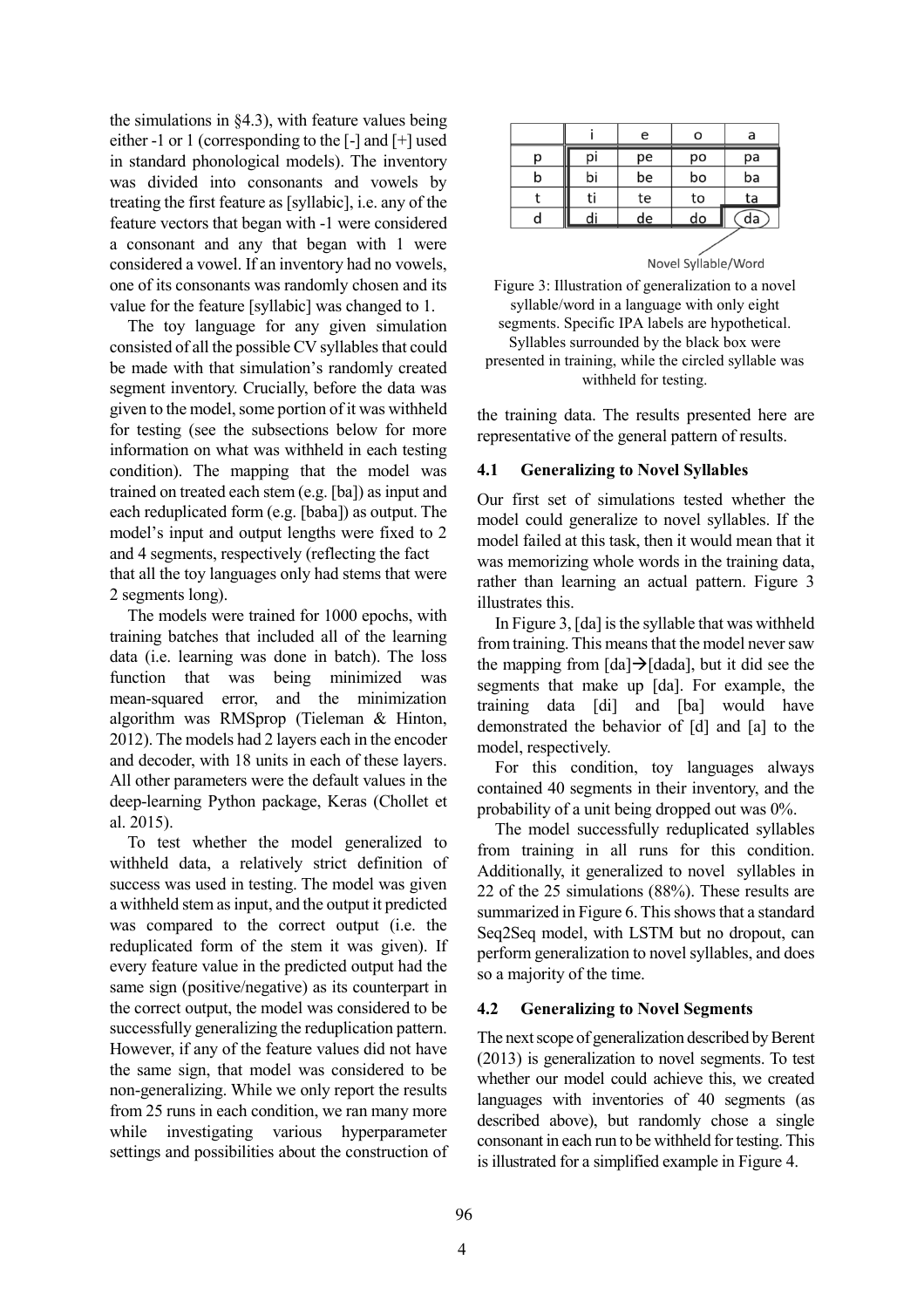|   |    | e  | o  | a  |
|---|----|----|----|----|
| р | pi | рe | po | pa |
| b | bi | be | bo | ba |
|   |    | te | to | ta |
| d |    | de | do | da |
|   |    |    |    |    |

Novel segment

#### <span id="page-4-1"></span>Figure 4: Illustration of generalization to a novel segments in a language with only eight sounds. Specific IPA labels are hypothetical. Syllables surrounded by the black box were presented in training, while the circled syllable was withheld for testing.

In [Figure 4,](#page-4-1) the consonant [d] is never shown to the model in training. This means that the model has no experience with reduplicating this vector of feature values before testing. The model would have been exposed to each of the feature values making up this segment, though. For example, [t] and [b] would have exposed the model to the place and voicing features of [d], respectively.

For the results reported in this section, toy languages always had inventories of 40 segments. Two conditions were tested in regards to dropout: one in which dropout never happened (0%) and one which it happened to the majority of units in any given forward pass (75%).

When no dropout was applied, the model was unable to reliably generalize—with only 6 of the 25 runs achieving success on novel segments (24 out of 25 for trained segments). However, when dropout was applied with a probability of 75%, the model successfully generalized to novel segments in 15 of the 25 runs (25 out of 25 for trained segments). These results are summarized in [Figure](#page-5-1)  [6.](#page-5-1) This demonstrates that without dropout, our model does not reliably generalize to novel syllables, but that with dropout it does.

#### <span id="page-4-0"></span>**4.3 Generalizing to Novel Feature Values**

The most powerful form of generalization Berent (2013) discusses is generalization to novel feature values, which would signify the acquisition of a proper identity function. In the context of reduplication, this would involve correctly applying the process to a stem that includes feature values never seen in training. For example, if all of the consonants in training were oral, but the process generalized to nasal consonants, this

|   |    | e  | о  | a  |
|---|----|----|----|----|
| р | pi | рe | po | pa |
| b | bi | be | bo | ba |
|   | ti | te | to | ta |
| d | di | de | do | da |
| n | nı | ne | no | na |

#### Novel feature value

<span id="page-4-2"></span>Figure 5: Illustration of generalization to a novel feature values in a language with only nine sounds. Specific IPA labels are hypothetical. Syllables surrounded by the black box were presented in training, while the circled syllable was withheld for testing.

would demonstrate generalization to the novel feature value [+nasal]. This is shown i[n Figure 5.](#page-4-2)

In the example above, the syllable [na] represents a novel feature value. If a model only learned a function that learned to copy individual feature values from the stem into the reduplicant, it wouldn't generalize to this kind of novel feature value correctly. This generalization can only occur if the model learns to copy the reduplicant irrespective of individual features.

For the results reported here, toy languages always contained 43 segments in their inventory, and these were not produced randomly (this made it easier to ensure that a particular feature value could be withheld). A variety of other segment inventories were tested, with no changes in the model's performance. Results are presented here for simulations using 0% and 75% dropout probability, although numerous other values for this were also tested.

Regardless of whether dropout occurred, the model never generalized to novel feature values. These results are summarized in [Figure 6.](#page-5-1) This shows that a standard Seq2Seq model, regardless of whether it has dropout, cannot generalize to novel feature values. We discuss in [§5.2](#page-5-0) why we do not see this limitation as a flaw in terms of modeling human language learning.

#### **5 Discussion**

#### **5.1 Summary of Results**

The results for each simulation can be viewed side-by-side in [Figure 6.](#page-5-1) The findings from this series of experiments showed that even without dropout, a Seq2Seq model is not simply learning to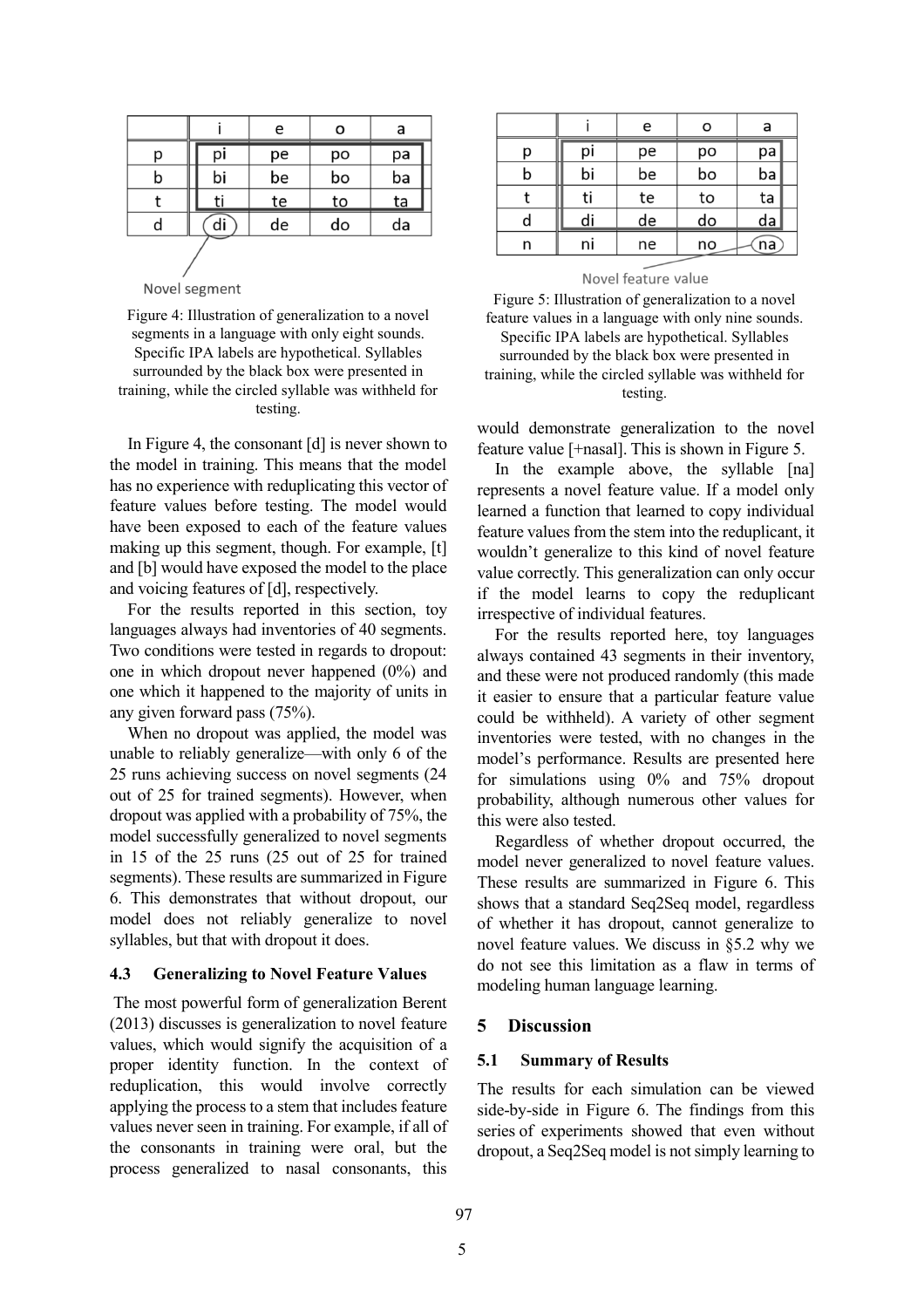

Figure 6: Full summary of results. Bars show the proportion of successful runs out of 25.

<span id="page-5-1"></span>memorize <stem, reduplicant> pairs, since it was able to generalize reduplication to novel stems (i.e. novel syllables). We also showed that the model, when using dropout in training, can reliably generalize reduplication to novel segments.

#### <span id="page-5-0"></span>**5.2 Can humans generalize to novel feature values?**

When discussing generalization, Berent (2013) used evidence from Hebrew speakers' phonotactic judgments to support the idea that they learn a true identity function when acquiring their native phonology. The judgments centered around a phonotactic restriction in Hebrew that prohibits the first two consonants in a stem from being identical. For example, the word *simem* 'he intoxicated' is grammatical, while the nonce word \**sisem* is not. Berent (2013) showed that speakers generalized this pattern by having them rate the acceptability of various kinds of nonce forms.

The first results she discussed demonstrated Hebrew speakers generalizing to novel words. These words were made up of segments that were attested in Hebrew. Speakers in this experiment rated words with s-s-m stems (like \**sisem* above) as significantly less acceptable than words with s-m-m and p-s-m stems. This demonstrated that Hebrew speakers were doing more than just memorizing the lexicon of their language (i.e. that they could extract phonotactic patterns).

The next results that Berent (2013) presented involved Hebrew speakers generalizing the pattern to novel segments. The segments of interest were  $/t$ f $\frac{1}{\sqrt{2}}$  /d $\frac{1}{\sqrt{2}}$  and  $\frac{1}{\sqrt{2}}$  all of which are not present in native Hebrew stems. Even when these non-native phonemes were used, Hebrew speakers rated words whose first two consonants were identical (e.g. dʒ-dʒ-r) as worse than those that did not violate the phonotactic restriction (e.g. r-dʒ-dʒ).

This demonstrated that speakers had not just memorized a list of consonants that cannot cooccur (e.g. \*pp, \*ss, \*mm, etc.) while acquiring their phonological grammar.

Finally, Berent (2013) showed that speakers can generalize the pattern to the segment  $[\theta]$ , which she claimed represented generalization to a novel feature value (which she referred to as *across the board generalization*). While we agree with her conclusions regarding the first two sets of results, we find her interpretation of this final result to be less convincing. The novel feature value that she claimed was represented by  $[\theta]$  was the feature value [Wide]. However, this is a fairly non-standard phonological feature. Using a more standard featural representation for  $[\theta]$ , such as [+anterior, +continuant, -strident] (Chomsky & Halle, 1968), would mean that  $[\theta]$  does not represent a novel feature value for Hebrew, since the language contains other, native, [+anterior], [+continuant], and [-strident] sounds.

Returning to reduplication, a relevant generalization experiment is Marcus et al. (1999). In that experiment, infants generalized a reduplication-like pattern to novel words with novel segments, but not with novel feature values. All of the words in Marcus et al.'s testing phase used feature values that would have been familiar to the infants from their native language of English.

To our knowledge, no experiment has shown humans generalizing to truly novel feature values. Because of this, we cannot conclude whether our model's results from [§4.3](#page-4-0) are human-like or not.

## **5.3 Why did dropout allow the model to generalize to novel segments?**

While we've shown that dropout increases the Seq2Seq model's scope of generalization, it still remains unclear why this form of regularization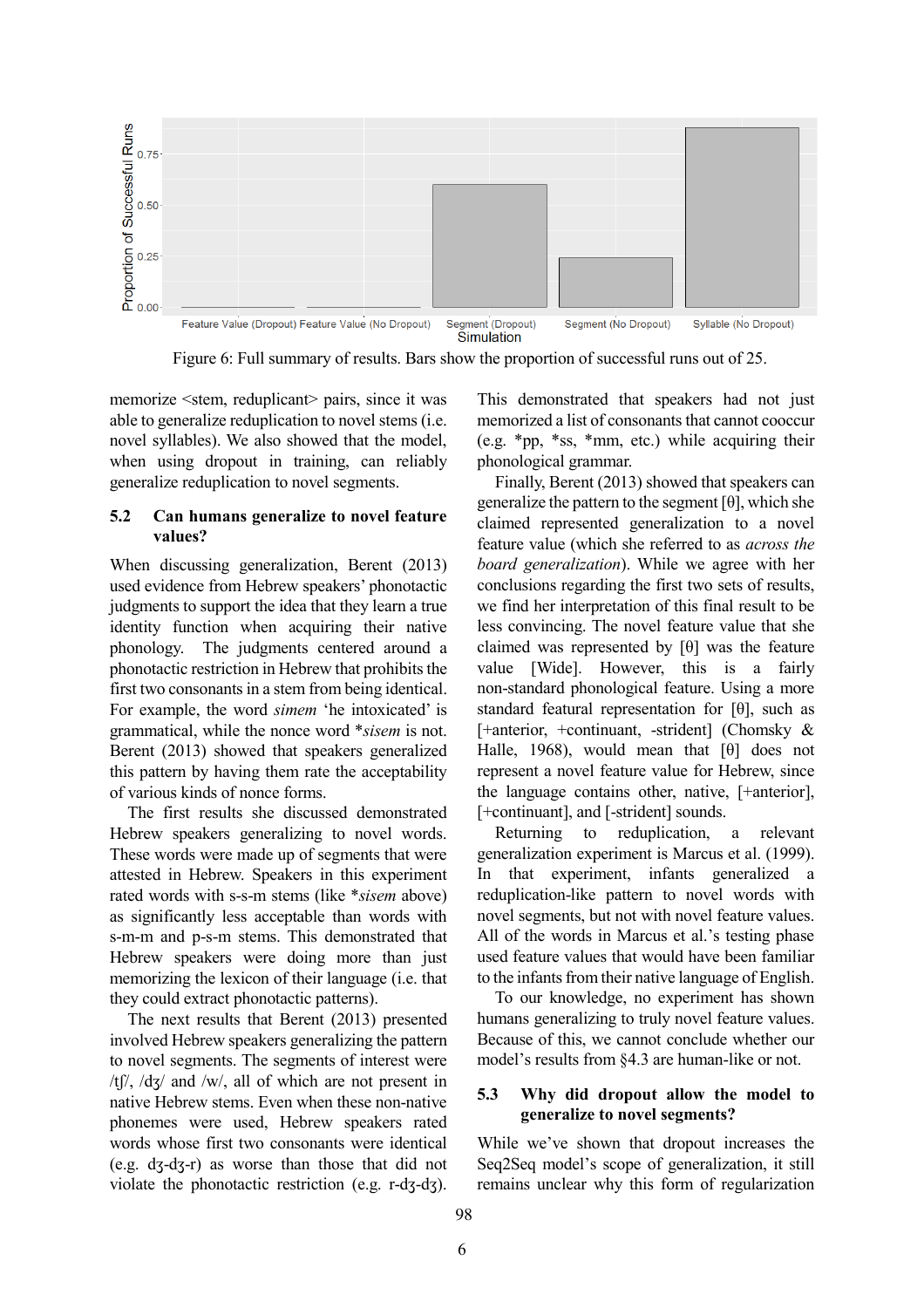succeeds for this task. One hypothesis is that dropout causes certain training data to be indistiguishable from crucial testing data. For example, if training includes the stems [pa] and [da], but [ta] is withheld, a model without dropout would not generalize to the novel item because it was never trained on reduplicating [t]. However, when dropout is applied, in a subset of epochs, the unit activations distinguishing [t] from [d] will be dropped out. This will allow the model to learn how to reduplicate a syllable that is ambiguous between [ta] and [da]. These ambiguous training epochs could provide enough information to the model for it to learn a function that generalizes correctly to withheld segments.

This explanation could suggest that other forms of regularization, such as an L2 prior, that don't create a similar kind of ambiguity, may not have the same effect on reduplication learning.

#### **5.4 Future Work**

A number of avenues exist for furthering this line of research. First of all, as mentioned in [§5.2,](#page-5-0) the full picture of how humans behave in regards to generalizing reduplication-like patterns is still an open question. Additionally, more direct modeling of some of the experimental data that does exist on this subject (e.g. Marcus et al., 1999) could help to shed more light on how well a Seq2Seq network with no explicit variables can model such results.

The simulations outlined here could also be made to more realistically mimic natural language. Stems of varying lengths, and with various syllabic structures could pose an interesting challenge to any model of reduplication. A reduplication process that copies only part of the stem could also test whether the model is capable of learning a more complex identity function. Additionally, presenting the data in a way that mimics the exposure children receive could be useful, since infants are not directly presented with stemreduplicant pairs in isolation.

Future research could also address the effects of dropout presented here. First of all, since dropout is one of many different regularization methods (Wager et al., 2013), testing its alternatives could be useful. And if it's the case that dropout allows a model to learn in a more human-like way, then adding dropout to models of other domains of language (such as phonotactics) should also be explored.

#### **5.5 Conclusion**

In summary, we found that a Seq2Seq model could learn a simple reduplication pattern and generalize that pattern to novel items. Dropout increased the model's scope of generalization from novel syllables to novel segments, demonstrating a human-like behavior that has been previously used as an argument against connectionist models with no explicit variables (for other alternatives to explicit variables in neural networks, see Garrido Alhama, 2017; Gu et al., 2016). These results weaken this line of argument against connectionism.

#### **Acknowledgments**

The authors would like to thank the members of the UMass Sound Workshop, the members of the UMass NLP Reading Group, Tal Linzen, and Ryan Cotterell for helpful feedback and discussion. Additionally, we would like to thank the SIGMORPHON reviewers for their comments. This work was supported by NSF Grant #1650957.

#### **References**

- Bengio, Y., Simard, P., & Frasconi, P. (1994). Learning long-term dependencies with gradient descent is difficult. *IEEE Transactions on Neural Networks*, *5*(2), 157–166.
- Berent, I. (2013). The phonological mind. *Trends in Cognitive Sciences*, *17*(7), 319–327.
- Berent, I., Wilson, C., Marcus, G. F., & Bemis, D. K. (2012). On the role of variables in phonology: Remarks on Hayes and Wilson 2008. *Linguistic Inquiry*, *43*(1), 97–119.
- Chollet, F., & others. (2015). Keras. Retrieved January 18, 2018, from https://github.com/kerasteam/keras
- Chomsky, N., & Halle, M. (1968). *The sound pattern of English.* New York, NY: Harper & Row.
- Cotterell, R., Kirov, C., Sylak-Glassman, J., Yarowsky, D., Eisner, J., & Hulden, M. (2016). The SIGMORPHON 2016 shared task morphological reinflection. In *Proceedings of the 14th SIGMORPHON Workshop on Computational Research in Phonetics, Phonology, and Morphology* (pp. 10–22).
- Elman, J. L. (1990). Finding structure in time. *Cognitive Science*, *14*(2), 179–211.
- Endress, A. D., Dehaene-Lambertz, G., & Mehler, J. (2007). Perceptual constraints and the learnability of simple grammars. *Cognition*, *105*(3), 577–614.